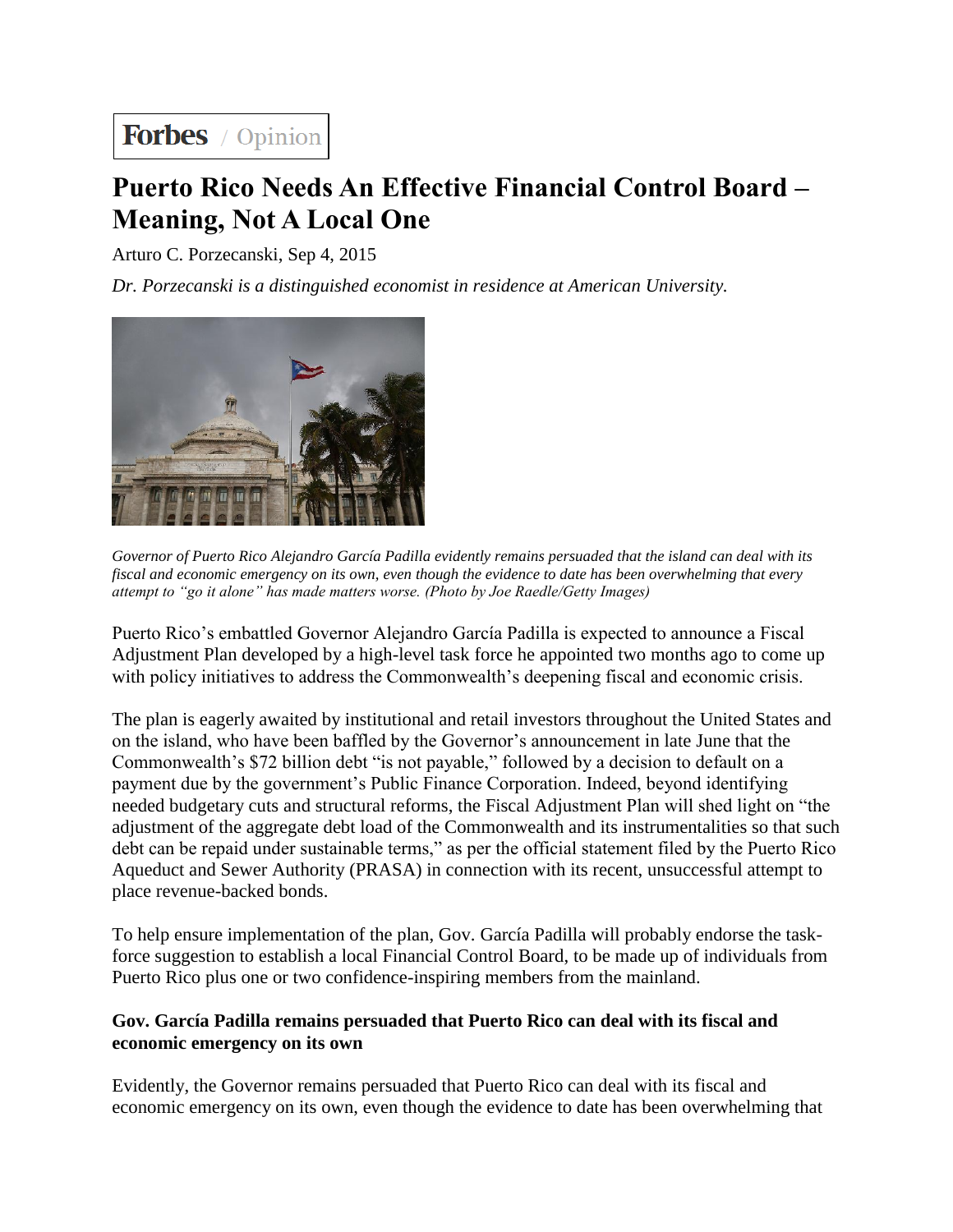every attempt to "go it alone" has made matters worse. Exhibit A was last year's "Puerto Rico Public Corporation Debt Enforcement and Recovery Act," a home-grown version of Chapter 9 bankruptcy for Puerto Rico's public sector which the administration rammed through the legislature. In fact, the law undermined investor confidence, triggered a cascade of rating-agency downgrades, was immediately challenged by creditors in the federal courts—and has since been twice ruled unconstitutional. Obtaining a Chapter 9 mechanism from the U.S. Congress has been this year's back-up plan—and that too has failed.

Any attempt to self-impose a Financial Control Board is more likely than not to bite the same dust. There is a reason why these boards are historically established by states in order to clean up a municipality in trouble, or by the federal government in order to discipline a wayward territory under its control. They are chartered by a higher authority because their purpose is to override the decision-makers who caused the municipality or territory in question to dive deeply into the red, thereby causing a loss of access to the municipal bond market. These boards are thus empowered from above to take the tough decisions on management, spending, revenues and assets for which there was no local political support.

### **A relevant precedent for the island: Washington D.C.**

The most relevant historical precedent for Puerto Rico was the federal government's intervention into the affairs of the District of Columbia in the mid-1990s. By then D.C. had reached a point beyond its own ability to stem a grave economic crisis. Federal intervention was not requested never mind supported—by then Mayor Marion Barry or his city council. The initiative was authored by members of Congress who were alarmed about the city's deteriorating situation, and crucial to its adoption was support from Eleanor Holmes Norton, the District's non-voting representative to Congress—and eventually, from the Republican leadership in both houses.

The legislation that was passed by Congress to end the capital's crisis ("The District of Columbia Financial Responsibility and Management Assistance Authority Act of 1995") set up an independent 5-member board, commonly referred to as "the Control Board," which was empowered to address the problems on the spending side of the District's finances. The board was mandated with balancing the District's budget—and with keeping it balanced for four years—and Congress vested it with broad powers to approve or reject the city's budget and financial plans, spending and borrowing, and key managerial appointments.

Over time, the Board's mandate was expanded because it was clear that D.C.'s revenue side also had to be improved, and because a new compact was needed between the city and the federal government with regard to mandates and unfunded pension liabilities. Therefore, in the summer of 1997, the "National Capital Revitalization and Self-Government Improvement Plan" was passed as part of a broader approach which soon proved eminently successful. The Control Board suspended its activities in late 2001, once the District achieved its fourth consecutive balanced budget, six years after its appointment.